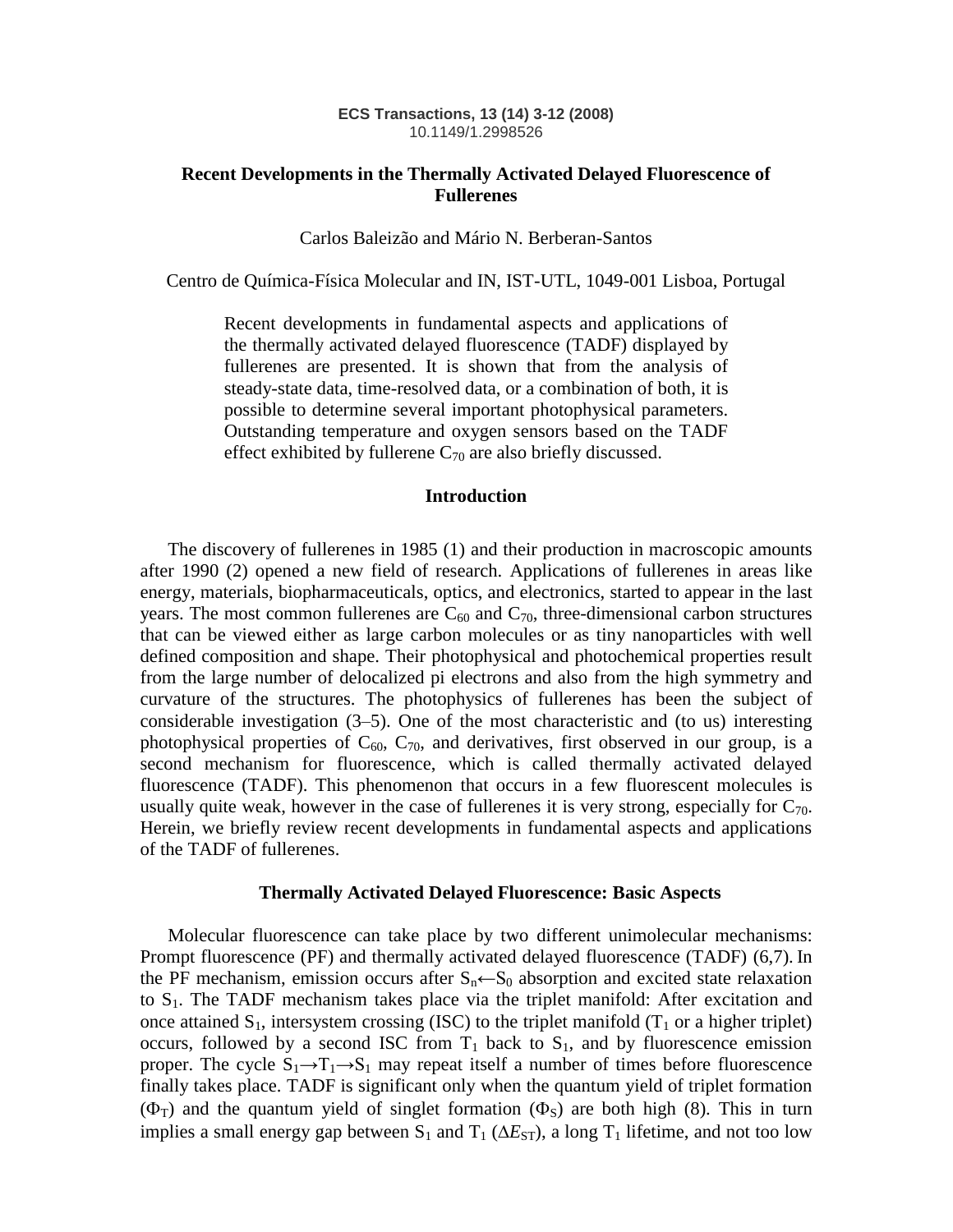a temperature (8). For a given fluorophore, TADF is usually much weaker than its PF. Although known for many years, TADF continues to be a relatively rare phenomenon (9). The remarkable photophysical properties of fullerene  $C_{70}$ , specifically the  $\Phi_T$  very close to one (10), the small  $\Delta E_{ST}$  gap (11) and the long intrinsic phosphorescence lifetime (12), led to the discovery of an exceptionally strong TADF in this molecule  $(8)$ .  $C_{60}$  (13) and some  $C_{60}$  derivatives (14,15), as well as one  $C_{70}$  derivative (16), also exhibit TADF, but weaker than that of  $C_{70}$ .

The simplest model for thermally activated delayed fluorescence in the condensed phases is a three-state system that can be represented by the following kinetic scheme,



**Scheme 1**. Kinetic scheme for TADF

where  $I_{exc}$  is the excitation intensity,  $k_F$  and  $k_P$  are the radiative rate constants for fluorescence and phosphorescence, respectively,  $k_G^S$  $k_G^S$  and  $k_G^T$  $k_G^T$  are the nonradiative rate constants for deactivation to the ground state (internal conversion from  $S_1$  and intersystem crossing from T<sub>1</sub>, respectively), and  $k_{ISC}^s$  and  $k_{ISC}^T$  are the intersystem crossing rate constants for singlet-to-triplet and triplet-to-singlet conversion, respectively. Owing to the relative energies of  $S_1$  and  $T_1$ , the triplet-to-singlet ISC rate constant always corresponds to an activated process that is strongly temperature dependent (6,8,17):

$$
k_{\text{ISC}}^{\text{T}} = A \exp\left(-\frac{\Delta E_{\text{ST}}}{RT}\right)
$$
 [1]

For strong TADF to occur, the following inequalities need to be met: For strong TADF to occur, the following inequalities need to be met:<br> $k_{\text{ISC}}^{\text{s}} >> k_{\text{F}} + k_{\text{G}}^{\text{s}}$  and  $k_{\text{ISC}}^{\text{T}} >> k_{\text{P}} + k_{\text{G}}^{\text{T}}$ . In most cases it is also observed that  $k_{\text{ISC}}^{\text{s}} >> k_{\text{ISC}}^{\text{T}}$  and  $k_G^{\rm T} >> k_{\rm P}$  .

The time-evolution of the  $S_1$  and  $T_1$  populations is given by the following coupled equations (18), where for simplicity the square brackets representing the concentrations are omitted:

$$
S_1(t) = I_{exc}(t) \otimes \exp(-t/\tau_{F}) + k_{\text{ISC}}^{\text{T}} T_1(t) \otimes \exp(-t/\tau_{F})
$$
 [2]

$$
T_1(t) = k_{\text{ISC}}^S S_1(t) \otimes \exp(-t/\tau_{\text{P}})
$$
 [3]

where  $\otimes$  stands for the convolution between two functions,  $f \otimes g = \int_0^t f(u) g(t-u) du$ ,  $\tau_F = 1/(k_F + k_G^S + k_{\text{ISC}}^S)$  is the (prompt) fluorescence lifetime, and  $\tau_P = 1/(k_P + k_G^T + k_{\text{ISC}}^T)$  is called here the phosphorescence lifetime. These two lifetimes only have direct experimental meaning in the absence of reversibility, otherwise fluorescence and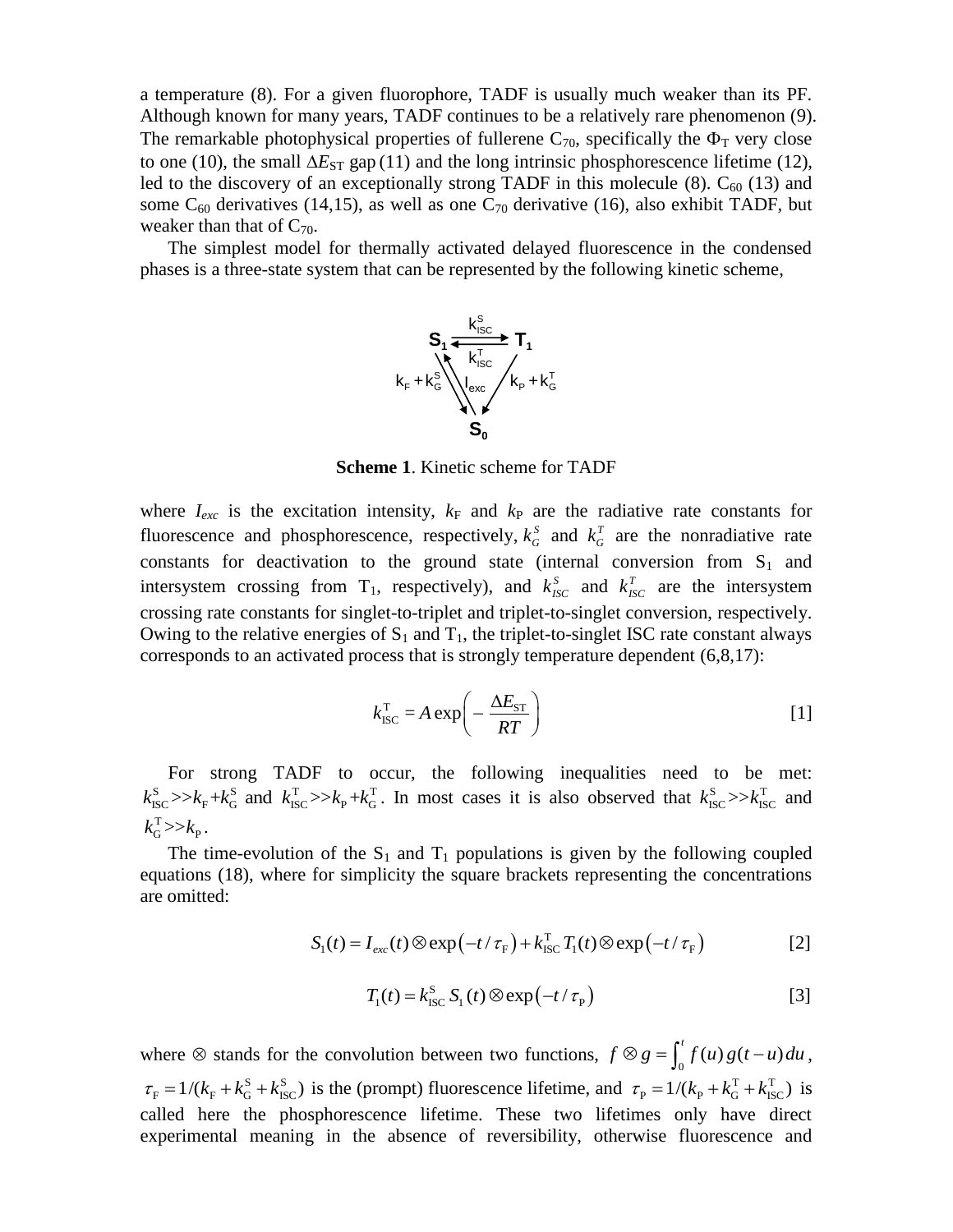phosphorescence no longer have single exponential decays, as will be discussed below. The low temperature phosphorescence lifetime is  $\tau_{\rm p}^0 = 1/(k_{\rm p} + k_{\rm G}^{\rm T})$ . For rigid molecules, the temperature dependence of  $k_G^T$  $k_G^T$  is mainly dictated by external effects, i.e., interactions with the solvent and other solutes present, e.g. oxygen and impurities, and therefore  $k_G^T$  $k_G^{\text{T}}$  is expected to change moderately with temperature in a deoxygenated and photochemically inert solid medium (19).

Scheme 1 is isomorphous to the monomer-excimer scheme, and has therefore the same general solution. This solution can be obtained by insertion of Eq. (3) into Eq. (2),<br>  $S_1(t) = I_{\text{max}}(t) \otimes \exp(-t/\tau_{\text{min}}) + k_{\text{res}}^S k_{\text{res}}^T S_1(t) \otimes \exp(-t/\tau_{\text{min}}) \otimes \exp(-t/\tau_{\text{min}})$  [4] 1 Is isomorphous to the monomer-excimer scheme, and has therefore the<br>neral solution. This solution can be obtained by insertion of Eq. (3) into Eq. (2),<br> $S_1(t) = I_{exc}(t) \otimes \exp(-t/\tau_F) + k_{\text{ISC}}^S k_{\text{ISC}}^T S_1(t) \otimes \exp(-t/\tau_F) \otimes \exp(-t/\$ 

$$
S_1(t) = I_{exc}(t) \otimes \exp(-t/\tau_{F}) + k_{\text{ISC}}^S k_{\text{ISC}}^T S_1(t) \otimes \exp(-t/\tau_{F}) \otimes \exp(-t/\tau_{F})
$$
 [4]

and then by repeated substitution of the left hand side on the right hand side (17),  
\n
$$
S_1(t) = I_{exc}(t) \otimes \exp(-t/\tau_F) + k_{ISC}^S k_{ISC}^T I_{exc}(t) \otimes \exp(-t/\tau_F) \otimes \exp(-t/\tau_F) \otimes \exp(-t/\tau_F) + (k_{ISC}^S k_{ISC}^T)^2 I_{exc}(t) \otimes \exp(-t/\tau_F) \otimes \exp(-t/\tau_F) \otimes \exp(-t/\tau_F) \otimes \exp(-t/\tau_F) \otimes \exp(-t/\tau_F)
$$
\n[5]

hence the first term for the singlet decay can be associated with prompt fluorescence (zero  $S_1 \rightarrow T_1 \rightarrow S_1$  cycles), and the remaining terms with delayed fluorescence, the *n*th term resulting from  $n-1$   $S_1 \rightarrow T_1 \rightarrow S_1$  cycles. Analogous results can be obtained for the triplet decay. The singlet decay, Eq. (5), simplifies into a sum of two exponentials of time, and the triplet decay into a difference of the same two exponentials (20):

$$
S_1(t) = \frac{S_1(0)}{\lambda_2 - \lambda_1} \Big[ \big( \lambda_2 - X \big) \exp\big( -\lambda_1 t \big) + \big( X - \lambda_1 \big) \exp\big( -\lambda_2 t \big) \Big] \tag{6}
$$

$$
T_1(t) = \frac{k_{\text{ISC}}^S S_1(0)}{\lambda_2 - \lambda_1} \Big[ \exp\left(-\lambda_1 t\right) - \exp\left(-\lambda_2 t\right) \Big] \tag{7}
$$

where

$$
\lambda_{1,2} = \frac{1}{2} \left\{ X + Y \mp \sqrt{(Y - X)^2 + 4 k_{\text{ISC}}^S k_{\text{ISC}}^T} \right\}
$$
 [8]

with

$$
X = \frac{1}{\tau_{\rm F}}\tag{9}
$$

$$
Y = \frac{1}{\tau_{\rm p}^0} + k_{\rm ISC}^{\rm T}
$$
 [10]

When inter-conversion between the singlet and triplet emissive states occurs many times before photon emission or nonradiative decay can take place, a fast pre-equilibrium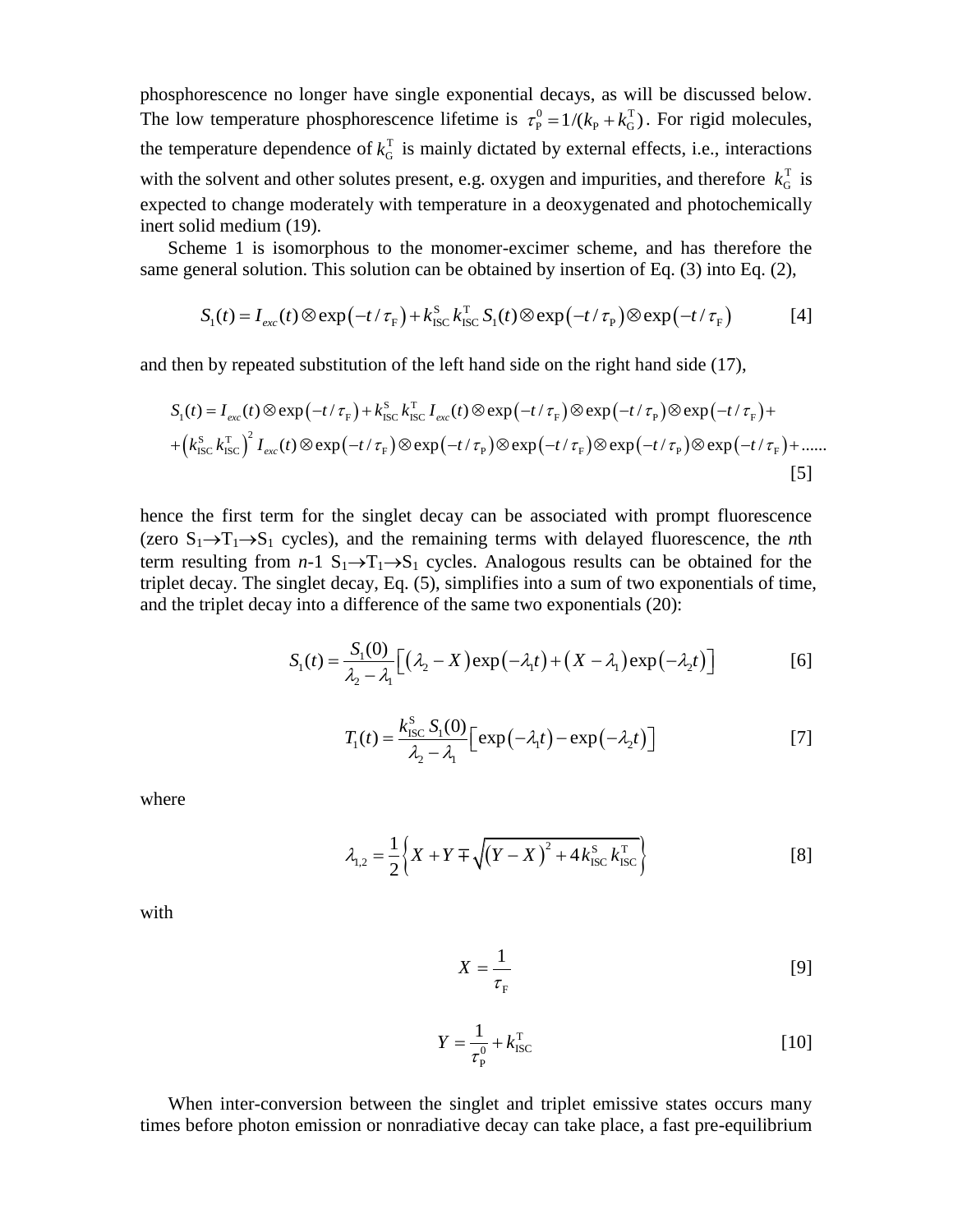between  $S_1$  and  $T_1$  is established, and for sufficiently long times both  $S_1$  and  $T_1$  decay with a common rate constant given by  $(21)$ 

$$
k = \frac{1}{\tau_{DF}} = k_G^{\text{T}} + (1 - \Phi_{\text{T}}) k_{\text{ISC}}^{\text{T}}
$$
 [11]

where  $\Phi_T$  is the quantum yield of triplet formation,  $\Phi_T = k_{\text{ISC}}^S / (k_{\text{F}} + k_{\text{G}}^S + k_{\text{ISC}}^S)$ , and  $\tau_{\text{DF}}$  is the delayed fluorescence (and phosphorescence) lifetime. The fluorescence quantum yield is given by

$$
\Phi_{\rm F} = \Phi_{\rm PF} + \Phi_{\rm DF} \tag{12}
$$

where the quantum yields for prompt  $\Phi_{PF}$  and delayed  $\Phi_{DF}$  fluorescence obey the following relation (8)

$$
\frac{\Phi_{\rm DF}}{\Phi_{\rm PF}} = \frac{I_{\rm DF}}{I_{\rm PF}} = \frac{1}{\frac{1}{\Phi_{\rm S}\Phi_{\rm T}} - 1}
$$
\n(13)

and the quantum yield of singlet formation is defined by

$$
\Phi_{\rm s} = \frac{k_{\rm \,BC}^{\rm T}}{k_{\rm p} + k_{\rm G}^{\rm T} + k_{\rm \,BC}^{\rm T}}
$$
\n[14]

For strong TADF to occur the cycle  $S_1 \rightarrow T_1 \rightarrow S_1$  must repeat a number of times before photon emission or nonradiative decay can take place.

The average number of cycles 
$$
\overline{n}
$$
 is given by  
\n
$$
\overline{n} = \sum_{n=0}^{\infty} n p_n = \frac{\Phi_{\rm T} \Phi_{\rm S}}{1 - \Phi_{\rm T} \Phi_{\rm S}} = \frac{1}{\frac{1}{\Phi_{\rm T} \Phi_{\rm S}} - 1} = \frac{1}{\frac{1}{\Phi_{\rm T}} \left(1 + \frac{1}{k_{\rm ISC}^{\rm T} \tau_{\rm P}^0}\right) - 1}
$$
\n[15]

Comparison of Eqs. (15) and (13) gives immediately

$$
\frac{\Phi_{\rm DF}}{\Phi_{\rm PF}} = \frac{I_{\rm DF}}{I_{\rm PF}} = \overline{n}
$$
\n[16]

and, using Eq. (12),

$$
\frac{\Phi_{\rm F}}{\Phi_{\rm PF}} = \frac{I_{\rm F}}{I_{\rm PF}} = 1 + \bar{n}
$$
\n[17]

hence the increase in fluorescence intensity owing to TADF is a direct measure of the average number of  $S_1 \rightarrow T_1 \rightarrow S_1$  cycles performed. This result is easy to understand, as each return from  $T_1$  to  $S_1$  brings a new opportunity for fluorescence emission.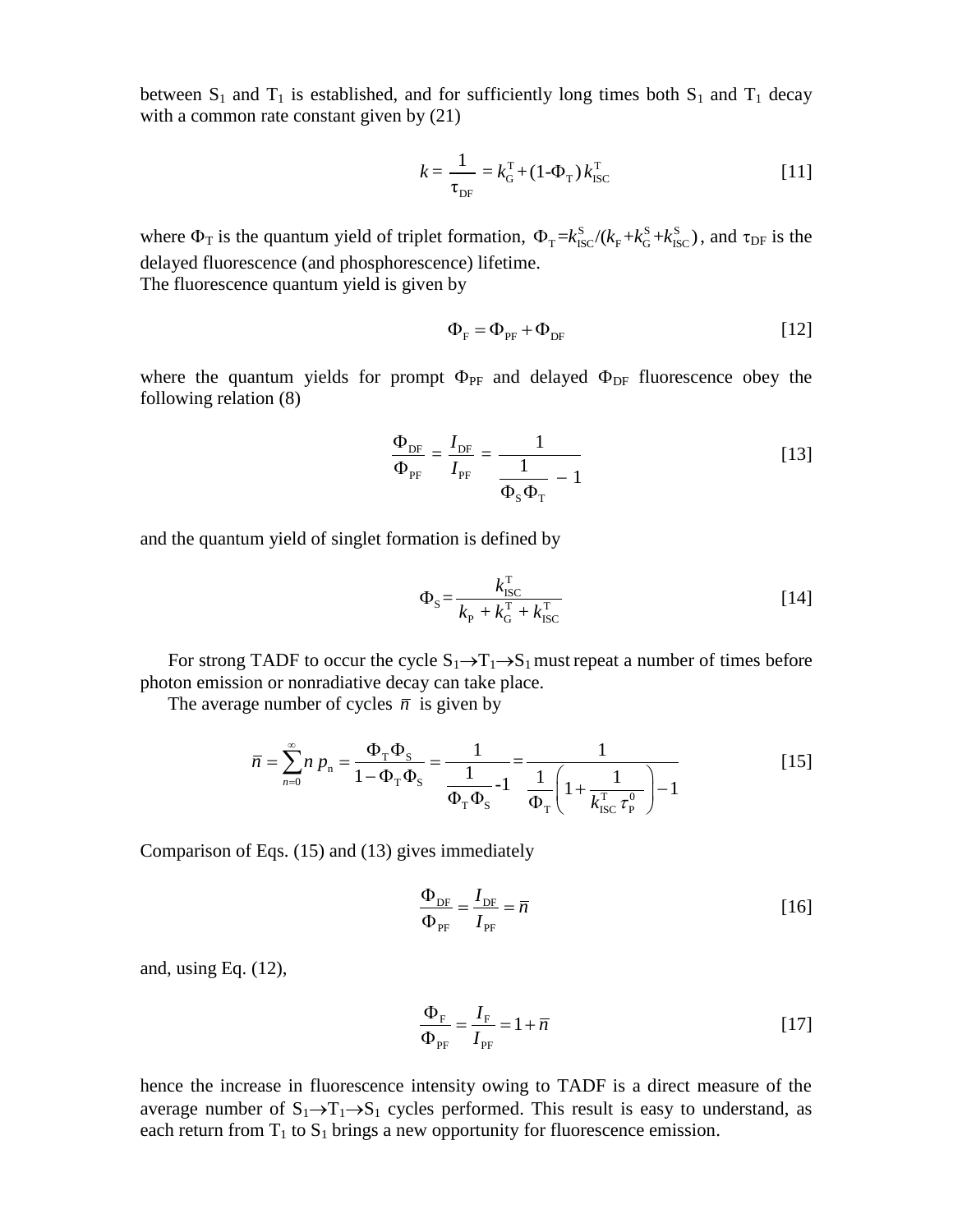In the absence of reversibility,  $\bar{n} = 0$ . On the other hand, for the fastest possible excited state equilibration ( $k_{\text{ISC}}^{\text{T}} \rightarrow A$ ,  $\Phi_{\text{S}} \cong 1$ ) one has

$$
\bar{n} \Box \frac{1}{\frac{1}{\Phi_{\rm T}} - 1} \tag{18}
$$

Therefore, the maximum possible fluorescence intensification factor, Eq. (17), is  $1/(1-\Phi_T)$ . Using the following set of data, obtained for fullerene  $C_{70}$  dispersed in polystyrene (17,22,23):  $\Phi_{\rm T} = 0.99$ ,  $\tau_{\rm F} = 630$  ps,  $\tau_{\rm P}^0$  $\tau_{\rm P}^0 = 28 \text{ ms}, A = 8 \times 10^7 \text{ s}^{-1}, \Delta E_{\rm ST} = 29 \text{ kJ} \text{ mol}^{-1}, \text{ the}$ maximum average number of cycles is estimated to be 99, and the maximum fluorescence intensification factor to be 100.

Several methods of TADF data analysis exist. The classical one, due to Parker (6), combines steady-state delayed fluorescence and phosphorescence intensities for the determination of  $\Delta E_{ST}$ . This method was successfully applied to  $C_{70}$  (8). Nevertheless, in many cases it is not possible or convenient to measure the phosphorescence, and it is precisely in these cases that a non-spectroscopic method for the estimation of  $\Delta E_{ST}$  becomes valuable. Furthermore, photophysical parameters other than  $\Delta E_{ST}$  are of interest and can be extracted from experimental TADF data by other methods.

From the steady-state data, and for the purpose of curve fitting, Eq. (14) can be conveniently rewritten as (8)

$$
\ln\left[\frac{I_{\text{PF}}}{I_{\text{DF}}}-\left(\frac{1}{\Phi_{\text{T}}}-1\right)\right]=\ln\left[\frac{1}{\Phi_{\text{T}}}\left(\frac{1}{\Phi_{\text{S}}^{\infty}}-1\right)\right]+\frac{\Delta E_{\text{ST}}}{RT}
$$
\n[19]

where

$$
\Phi_{\rm S}^{\infty} = \frac{1}{\frac{1}{A\tau_{\rm P}^0} + 1} \tag{20}
$$

and from a fit to steady-state data arranged in the above form (8) it is possible to recover  $\Delta E_{ST}$ ,  $\Phi_T$ , and  $\Phi_S^{\infty}$ , assuming that  $\Phi_S^{\infty}$  is temperature independent. Alternatively, a nonlinear curve fitting can also be carried out.

Concerning the time-resolved data, the time constant for the TADF lifetime is given by (17)

$$
\lambda_{1} = \frac{1}{\tau_{P}^{0}} + k_{\text{ISC}}^{\text{T}} \left( 1 - \Phi_{\text{T}} \right)
$$
 [21]

Using Eq.  $(1)$ , Eq.  $(21)$  becomes

$$
\lambda_1 = \frac{1}{\tau_{\rm P}^0} + B \, \exp\left(-\frac{\Delta E_{\rm ST}}{RT}\right) \tag{22}
$$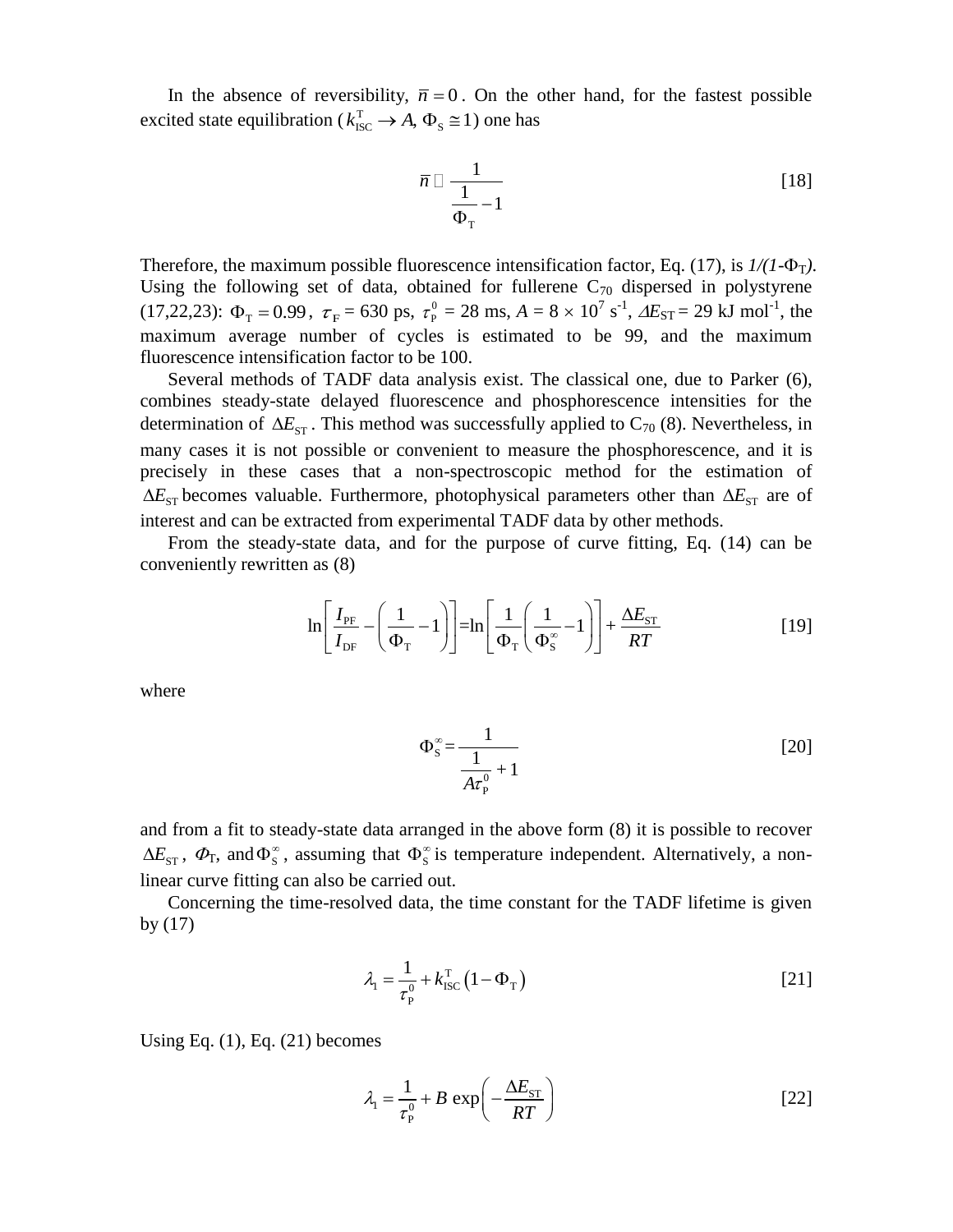where  $B = (1 - \Phi_{T})A$ . From a nonlinear fit to the temperature dependence of the fluorescence long component (delayed fluorescence lifetime) using Eq. (22), and assuming that  $\tau_{\rm p}^0$  $\tau_{\rm P}^0$  is temperature independent, it is possible to recover  $\Delta E_{\rm ST}$ , *B* and  $\tau_{\rm P}^0$  $\tau_{\rm p}$ from time-resolved measurements. Nevertheless, and owing to parameter correlation, it is preferable to fix  $\Delta E_{ST}$  at the steady-state value (obtained with Eq. (19)). In this way, *A* and  $\tau_{\rm p}^0$  $\tau_{\rm P}^0$  can be extracted from the temperature dependence of the delayed fluorescence lifetime (17). An alternative procedure is to rewrite Eq. (22) as

$$
\ln\left(\lambda_1 - \frac{1}{\tau_P^0}\right) = \ln B - \frac{\Delta E_{ST}}{RT}
$$
 [23]

and to search for the value of  $\tau_{\rm p}^0$  $\tau_{\rm P}^0$  that gives the best straight line.

A new method of analysis combines steady-state and time-resolved (delayed fluorescence) data in the same plot (17)

$$
\tau_{\rm DF} = \tau_{\rm P}^0 - \left(\frac{1}{\Phi_{\rm T}} - 1\right) \tau_{\rm P}^0 \frac{I_{\rm DF}}{I_{\rm PF}}
$$
 [24]

This linear plot yields  $\Phi_T$  and  $\tau_P^0$  $\tau_{\rm P}^0$ , assuming  $\tau_{\rm P}^0$  $\tau_{\rm p}^{\rm 0}$  to be temperature independent. If  $\tau_{\rm p}^{\rm 0}$  $\tau_{\rm P}^0$  is already known,  $\Phi_T$  can be directly obtained from Eq. (24).

In conclusion, from steady-state and time-resolved data, it is in principle possible to obtain  $\Phi_{\text{T}}$ , A,  $\Delta E_{\text{ST}}$ , and  $\tau_{\text{P}}^0$  $\tau_{\rm P}^0$  using several methods.

# **Sensing Applications**

Optical chemical sensors allow the continuous recording of the concentration of chemical species (like  $O_2$ ,  $CO_2$ , or several ions) and physical parameters (pressure, temperature, etc.) and therefore have a wide range of applications. Among the many optical methods which are employed for sensing, fluorescence has attracted special attention because it is highly sensitive and versatile.

In fluorescence, the sample can be both excited and measured optically. Therefore, fluorescence-based sensors, not requiring contact with the medium during measurement, are advantageous compared to contact sensors in applications where electromagnetic noise is strong or it is physically difficult to connect a wire. Further advantages of the molecular fluorescence sensors are the very fast response, the reversibility and the space resolution that can go from the macroscale (fluorescent paints) down to the nanoscale (fluorescence microscopy). These properties also overcome the limitations of the electrochemical sensors (difficult to miniaturize, invasive technique and limited to discrete points).

### Temperature Measurement

There are several temperature sensors based on molecular optical properties, namely luminescence. The use of fiber optics in conjugation with phosphors, whose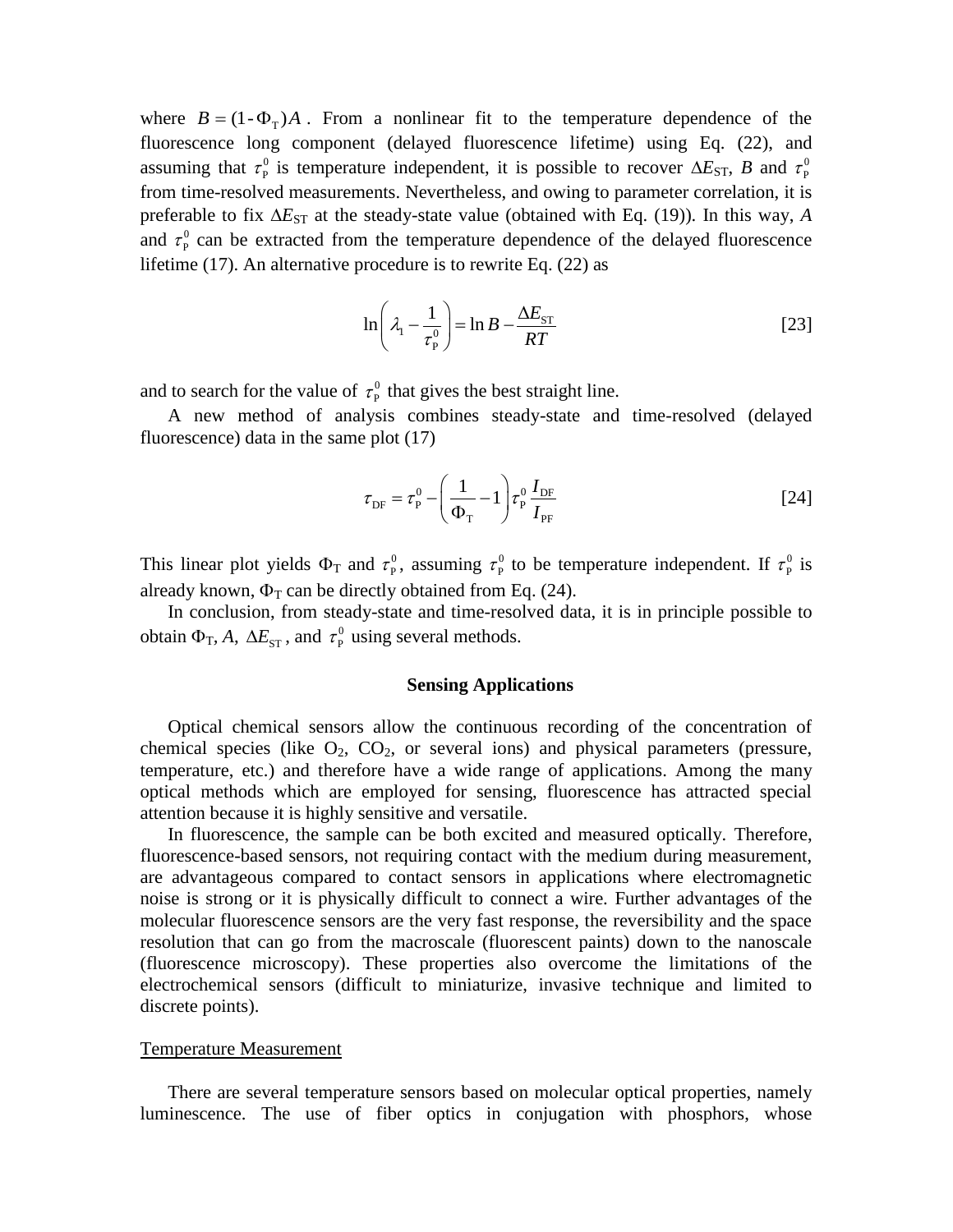luminescence lifetime changes with temperature, is a well established method (24). More recently, several studies have been devoted to fluorescence molecular thermometry.

There is presently a need for optical sensors covering a wide temperature range, say from 100 ºC to 250 ºC. The common luminescence temperature sensors used currently are based on metallic complexes (Ru, Pt, Pd, etc.) whose intensity almost invariably decreases with a temperature increase owing to thermally-activated quenching processes, with working range temperatures below 100  $^{\circ}$ C. The high thermal stability and the unique photophysical properties of fullerenes make these molecules well placed to fulfil this need.

The discovery (8) of TADF in fullerene  $C_{70}$  was the first step for the development of temperature sensors based on the delayed fluorescence of fullerenes. The study was carried out in a degassed solution of liquid paraffin. The intensity of the non degassed solution is independent of temperature, and is entirely due to prompt fluorescence. The rise with temperature observed in the degassed solutions results from the increasing contribution of delayed fluorescence to the total intensity. The delayed fluorescence obtained at 70 ºC in degassed medium is 50 times stronger than the PF.

The reversibility of the C<sub>70</sub>/paraffin system was also evaluated. Up to 70 °C, the system shows total reversibility; however for higher temperatures the reversibility is lost. Another drawback is the liquid nature of the system. For these reasons, we developed a series of polymer films with  $C_{70}$  molecularly dispersed in them (22,23).

To study the influence of the polymer matrix structure on the photophysics and TADF of  $C_{70}$ , three polymers were selected: Polystyrene (PS), poly(tert-butyl methacrylate) (PtBMA), and poly(1-vinylnaphthalene) (P1VN). The films were prepared by evaporating a toluene solution of  $C_{70}$  and polymer on a quartz plate. After film formation and drying, the plates were placed in a quartz cell that was degassed at room temperature and afterwards sealed. All the films exhibited absorption spectra similar to that of  $C_{70}$  in toluene (for PS and P1VN) or methylcyclohexane (for PtBMA). These results are in agreement with a molecular dispersion of  $C_{70}$  in the polymeric films.

Without degassing, the fluorescence intensity of  $C_{70}/PS$  films is temperatureindependent. After degassing, a 22-fold enhancement of the room-temperature fluorescence was observed. This enhancement is a consequence of the additional contribution of delayed fluorescence (DF) to the overall emission. Heating of the sample to 100  $\rm{^{\circ}C}$  (a temperature at which the DF is 70 times higher than the PF) shows that the fluorescence of  $C_{70}$  has a strong temperature dependence. The  $C_{70}$ /PS film exhibits full reversibility and fluorescence intensity cycles without hysteresis. The results exhibited a high degree of reproducibility.

Identical temperature cycles were carried out for the  $C_{70}/P1$ VN and  $C_{70}/PtBMA$  films. Responses similar to that of the  $C_{70}/PS$  film were observed. The films exhibit very good reversibility in the thermal cycles and high reproducibility. The maximum  $I_{DF}/I_{PF}$  value was obtained at 100 °C with the  $C_{70}$ /PtBMA system.

The temperature sensitivity of fluorescence intensity was also calculated, and can be defined either as the variation of the fluorescence quantum yield with temperature, which is the absolute sensitivity  $S_A$  (Eq. (25)), or as the relative variation of the fluorescence quantum yield with temperature, which is the relative sensitivity  $S_R$  (Eq. (26)).

$$
S_A = \frac{d\Phi_F}{dT}
$$
 [25]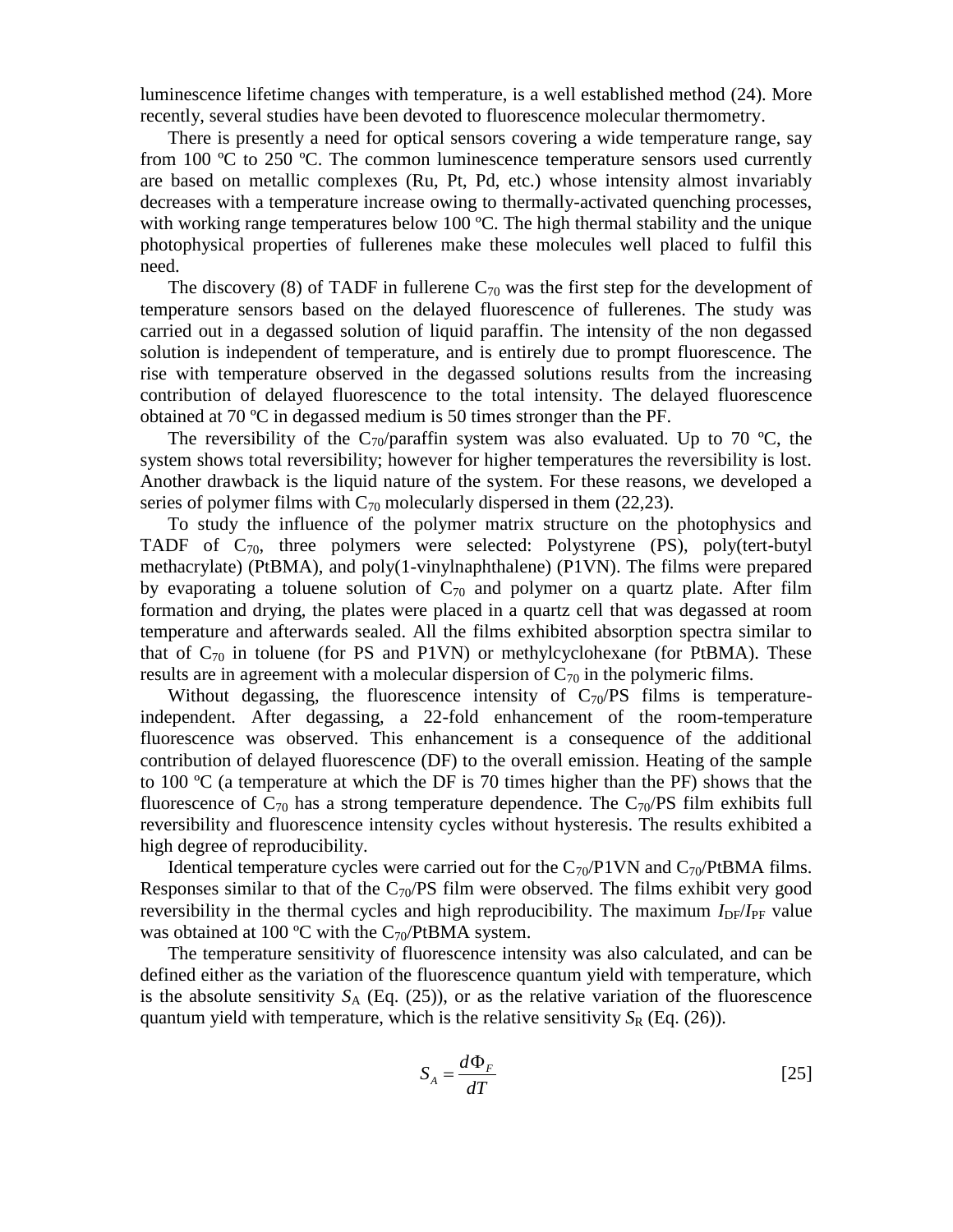$$
S_R = \frac{1}{\Phi_F} \frac{d\Phi_F}{dT} = \frac{d\ln\Phi_F}{dT}
$$
 [26]

We will use the relative sensitivity as it directly reflects the relative variation of the fluorescence intensity. The  $C_{70}/p$ olymer systems have some of the highest temperature sensitivities known over a broad temperature range (25). In order to define a useful working range, a minimum value of 0.5 %  $K^{-1}$  for  $S_R$  is assumed. With this value, the lower temperature limit is -80 ºC for all polymers. At the other end of the scale, the  $C_{70}$ /PtBMA system displays the highest high-temperature limit (140 °C), whereas for the other two polymers the upper limit is 110 ºC.

The  $C_{70}$ -based luminescence thermometer is a new development in the molecular thermometry field owing to the possibility of using a highly sensitive probe that covers not only both the low temperature and the physiological temperature ranges, but that can also be used for temperatures well above 100 ºC.

#### Oxygen Sensing

A variety of devices and sensors based on molecular optical properties has been developed for the measurement of molecular oxygen. Many optical oxygen sensors are composed of organic dyes, transition metal complexes and metalloporphyrins immobilized in oxygen permeable materials (26). There is still a need for optical sensors that can respond to very low levels of oxygen. The TADF effect in the fullerenes is very sensitive to the presence of oxygen (8), leading to a very efficient quenching of the intensity and lifetime of TADF. Due to this ultra sensitivity to oxygen, fullerenes are useful for sensing oxygen in low concentrations.

In a recent paper, fullerene  $C_{70}$  was embedded in two highly permeable polymer membranes, an organosilica, and an ethyl cellulose and used as optical sensor for trace amounts of oxygen with detection limits in the ppb range (27).

The highest  $O_2$  permeabilities are displayed by silica-based polymers. But in all reports of sol–gels doped with unfunctionalized fullerenes, the fullerene was partially aggregated owing to formation of small clusters (28). These aggregates show largely reduced fluorescence intensities and lifetimes as a result of self-quenching. We have been able to incorporate  $C_{70}$  into an organically modified silica without significant aggregation by using a monomer where one alkoxy group is replaced by a phenyl ring (28). Organosilicas (OS) are less polar and thus more compatible with fullerenes. Ethyl cellulose 49% (EC) also is a highly permeable matrix for oxygen sensing.  $C_{70}$  is compatible with this matrix.

The sensitivity to oxygen was investigated by time-domain fluorescence lifetime imaging. The DF lifetimes exceed 20 ms in the absence of oxygen at room temperature and below, and result in an extreme sensitivity to oxygen. The response is instantaneous (<0.1 s). The fluorescence is most pronounced at 120 °C, and  $C_{70}$  still shows DF lifetimes greater than 5 ms. The temperature dependence of the sensitivity is therefore the result of three effects: 1) an increase of  $\Phi_{DF}$ , 2) a decrease of the DF lifetime, and 3) a higher collision rate of  $O_2$ . The Stern-Volmer constants depend on temperature in a nonlinear way and both systems display detection limits (defined at 1% quenching) more than one order of magnitude better than state-of-the-art probes.

The response of the matrices is fully reversible over many hundreds of times and showed no detectable degradation after three months of storage at room temperature in the dark on air. In conclusion, we developed an optical oxygen sensor that is especially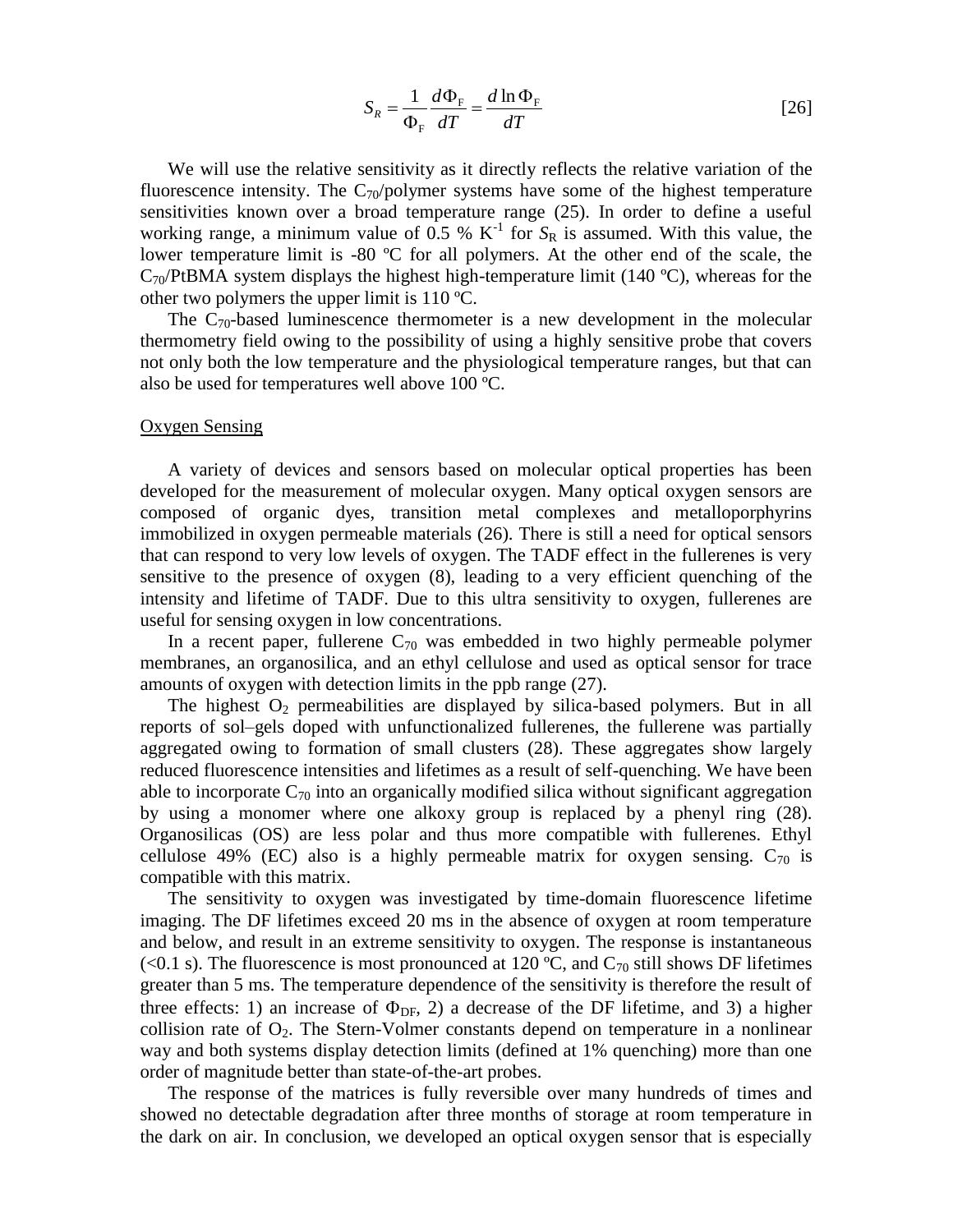suited for sensing oxygen down to the ppb range and also at high temperatures. The method makes use of the TADF of fullerene  $C_{70}$  dissolved in appropriate polymers. It enables, for the first time, the optical sensing and imaging of oxygen at the ppbv level, and thus has a large potential (29).

# **Concluding Remarks**

In this paper, recent results obtained by the authors in the field of fullerene photophysics were reviewed with an emphasis on thermally activated delayed fluorescence. It was shown that fullerenes display a strong TADF effect, which can be used to determine several photophysical parameters. This effect also allows the use of fullerenes as temperature and oxygen optical sensors under extreme conditions [high temperatures ( $> 100 \degree C$ ) or low oxygen concentration ( $< 1$  ppmv)].

In spite of the work already carried out, knowledge of the photophysics of fullerenes and derivatives is still incomplete, and much remains to be done in this area and in the field of optical sensor systems incorporating fullerenes.

## **Acknowledgments**

This work was supported by Fundação para a Ciência e a Tecnologia (FCT, Portugal) and POCI 2010 (FEDER) within project PTDC/ENR/64909/2006.

### **References**

- 1. H. W. Kroto, J. R. Heath, S. C. O'Brien, R. F. Curl, and R. E. Smalley, *Nature* **318**, 162 (1985).
- 2. W. Krätschmer, K. Fostiropoulos, and D. R. Huffman, *Nature* **347**, 354 (1990).
- 3. C. S. Foote, *Top. Curr. Chem.* **169**, 347 (1994).
- 4. Y. P. Sun, in *Molecular and Supramolecular Photochemistry*, vol. 1, *Organic Photochemistry*. V. Ramamurthy and K. S. Shanze, Editors, p. 325, Marcel Dekker, NY (1997).
- 5. Y. P. Sun, J. E. Riggs, Z. Guo, and H. W. Rollins, in *Optical and Electronic Properties of Fullerenes and Fullerene-Based Materials*, J. Shinar, Z. V. Vardeny, and Z. H. Kafafi, Editors, p. 43, Marcel Dekker, NY (2000).
- 6. C. A. Parker, *Photoluminescence of Solutions*, Elsevier, Amsterdam (1968).
- 7. B.Valeur, *Molecular Fluorescence: Principles and Applications*, Wiley-VCH, Weinheim (2002).
- 8. M. N. Berberan-Santos and J. M. M. Garcia, *J. Am. Chem. Soc.* **118**, 9391 (1996).
- 9. C. Baleizão and M. N. Berberan-Santos, *Ann. N. Y. Acad. Sci.* **1130,** 224 (2008).
- 10. J. W. Arbogast and C. S. Foote, *J. Am. Chem. Soc.* **113**, 8886 (1991).
- 11. S. M. Argentine, K. T. Kotz, and A. H. Francis, *J. Am. Chem. Soc.* **117**, 11762 (1995).
- 12. M. R. Wasielewski, M. P. O'Neil, K. R. Lykke, M. J. Pellin, and D.M. Gruen, *J. Am. Chem. Soc.* **113**, 2774 (1991).
- 13. F. A. Salazar, A. Fedorov, and M. N. Berberan-Santos, *Chem. Phys. Lett.* **271**, 361 (1997).
- 14. B. Gigante, C. Santos, T. Fonseca, M. J. M. Curto, H. Luftmann, K. Bergander, and M. N. Berberan-Santos *Tetrahedron* **55**, 6175 (1999).